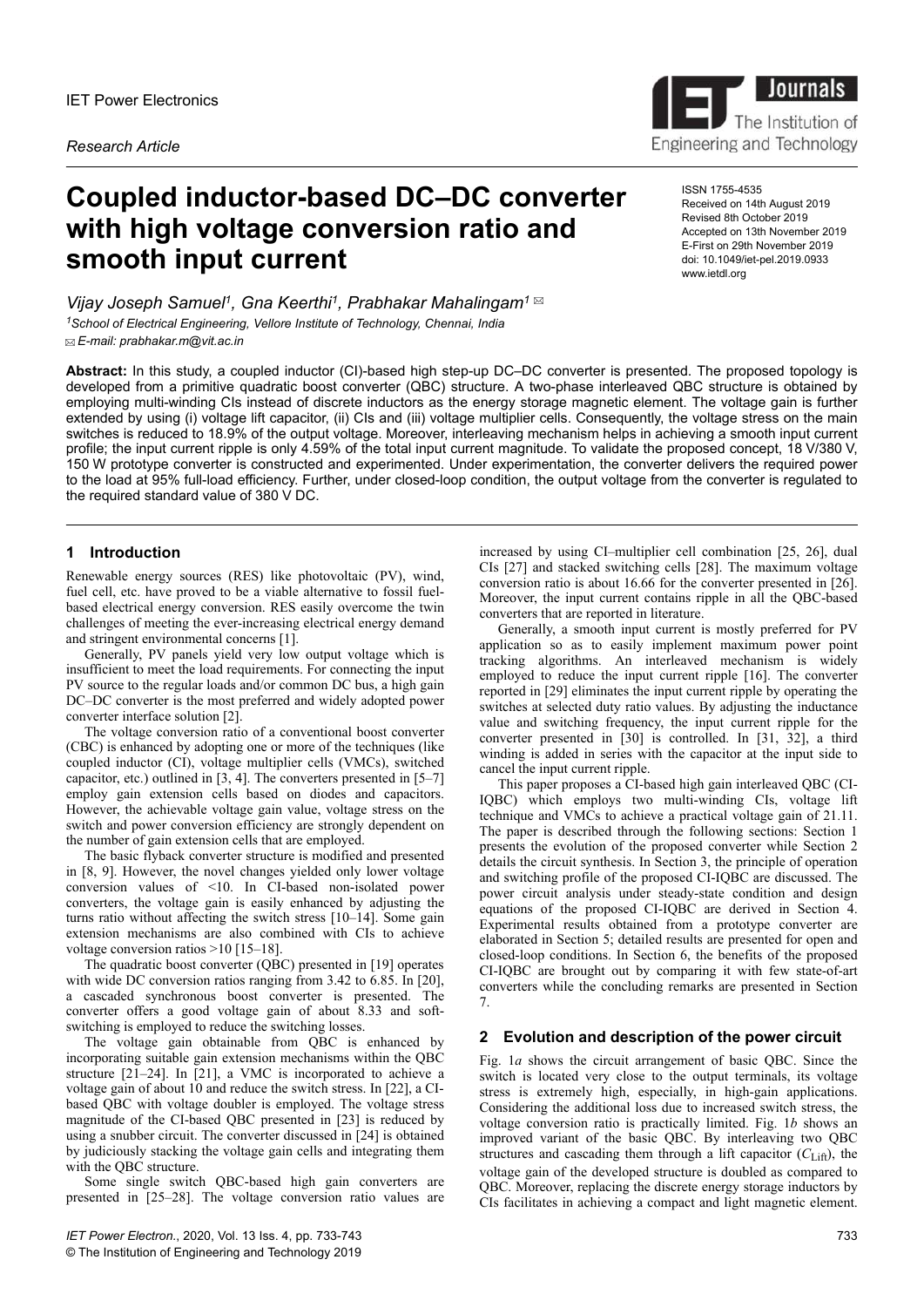

**Fig. 1** *Circuit diagrams demonstrating the development of the proposed CI-IQBC*

*(a)* Circuit showing the basic QBC presented in [19],

*(b)* Improved variant of QBC consisting of two-phase interleaved QBC and voltage lift capacitor, referred to as IQBC henceforth



**Fig. 2** *Power circuit of the proposed CI-IQBC*

For the interleaved QBC (IQBC) developed and shown in Fig. 1*b*, as the voltage gain is enhanced by introducing  $C_{\text{Liff}}$ , the switch voltage stress level is only half of the output voltage.

The circuit diagram of the proposed high-gain CI-IQBC is presented in Fig. 2. The proposed CI-IQBC is derived from the two-phase IQBC and visualised using two stages for easier understanding. Stage 1 is formed by incorporating multi-winding CIs in the IQBC structure. The voltage gain of the structure is already enhanced using voltage lift capacitor *C*Lift. Stage 2 of the proposed converter comprises of the tertiary windings  $(L_3 \text{ and } L_6)$ along with VMC network  $(D_{M1}, D_{M2}, C_{M1}$  and  $C_{M2}$ ). The output obtained from stage 1 is cascaded with stage 2 to further enhance the net obtainable voltage gain. Diode  $D_0$  is the usual output diode rectifier while capacitor  $C_0$  serves as the output filter capacitor. The detailed operating principle is discussed subsequently.

## **3 Principle of operation of the proposed CI-IQBC**

The operating principle is explained using two modes that occur during one complete switching cycle. Since the switches  $S_1$  and  $S_2$ are located in the interleaved phases, they are switched with 180° phase shift. Further, as the switches are operated at a duty ratio of  $D=0.5$ , the complete operating principle is explained using two modes through the below-mentioned valid assumptions.

(i) All the circuit elements are ideal.

(ii) The converter is designed to operate in continuous conduction mode (CCM).

(iii) The energy storage inductors are precharged before the switches are gated ON.

*Mode 1*,  $(t_0-t_1)$ : Mode 1 commences at  $t_0$  when switch  $S_1$  is turned ON and switch  $S_2$  is turned OFF. As  $S_1$  is ON,  $L_1$  linearly charges towards  $V_{\text{in}}$  through  $S_1$  and diode  $D_2$ . Consequently, energy stored in  $L_1$  increases. As  $D_2$  and  $S_1$  conduct, the potential across  $C_1$ reverse biases  $D_1$ . Further,  $C_1$  transfers its stored energy to  $L_2$  through  $S_1$ ; induced voltage across  $L_2$  builds up towards  $V_{C_1}$ . In the other interleaved phase, as  $S_2$  is OFF, stored energy in  $L_5$  forward biases  $D_{int}$  and aids in transferring its stored energy to  $C_{Lif}$ . During the energy transfer process,  $D_4$  is reverse biased. Further, stored energy in  $L_4$  forward biases  $D_3$  and charges  $C_2$ .

In stage 2, based on the state of  $L_1 - L_2$ ,  $L_4 - L_5$  pairs of inductors, *L*3 and *L*<sup>6</sup> discharge and charge, respectively. The voltage developed across  $C_{\text{M2}}$  reverse biases  $D_{\text{M1}}$  and forward biases  $D_{\text{M2}}$ while charging  $C_{\text{M1}}$  through  $L_3$ ,  $L_6$ ,  $C_{\text{Liff}}$  and  $S_1$ . Hence, the output diode  $D_0$  is reverse biased and the load demand is met by the output capacitor  $C_0$ . Mode 1 ends at time  $t = t_1$  when the inductors  $L_1$  and  $L_2$  are charged to their respective maximum values while  $L_4$ and  $L_5$  are discharged and current through them reach their respective minimum values. Simultaneously, in stage 2,  $C_{\text{M1}}$  is fully charged and current through  $L_3$  reaches its maximum value.

The equations governing mode 1 are given by

$$
i_{L_1}(t) = I_{L_{1,\min}} + \frac{1}{L_1} v_{L_1} t
$$
 and  $i_{L_2}(t) = I_{L_{2,\min}} + \frac{1}{L_2} v_{L_2} t$  (1)

$$
i_{L_4}(t) = I_{L_{4,\text{max}}} - \frac{(V_{\text{in}} - v_{C_2})}{L_4} t \text{ and } i_{L_5}(t) = I_{L_{5,\text{max}}} - \frac{(v_{C_2} - v_{C_{\text{Lifi}}})}{L_5} t
$$
 (2)

*Mode 2*,  $(t_1-t_2)$ : Mode 2 begins at time  $t = t_1$  when  $S_1$  is turned OFF and  $S_2$  is turned ON. The inductors  $L_4$  and  $L_5$  start charging, the voltage across them builds up towards  $V_{\text{in}}$  and  $V_{C_2}$ , respectively. As  $C_2$  charges  $L_5$  through  $S_2$ , diode  $D_3$  is reverse biased and  $D_4$  is forward biased. As  $S_2$  is ON,  $D_{int}$  is reverse biased. Since  $S_1$  is OFF, the energy stored in  $L_1$  charges  $C_1$  through  $D_1$  while reverse biasing  $D_2$ . Further, energy stored in CI<sub>1</sub> ( $L_1$ ,  $L_2$  and  $L_3$ ),  $C_{\text{Lift}}$ ,  $L_6$ and  $C_{\text{M1}}$  charges  $C_0$  through  $D_0$  and takes care of the load demand. In the VMC network, due to the energy transfer process, diode  $D_{\text{M1}}$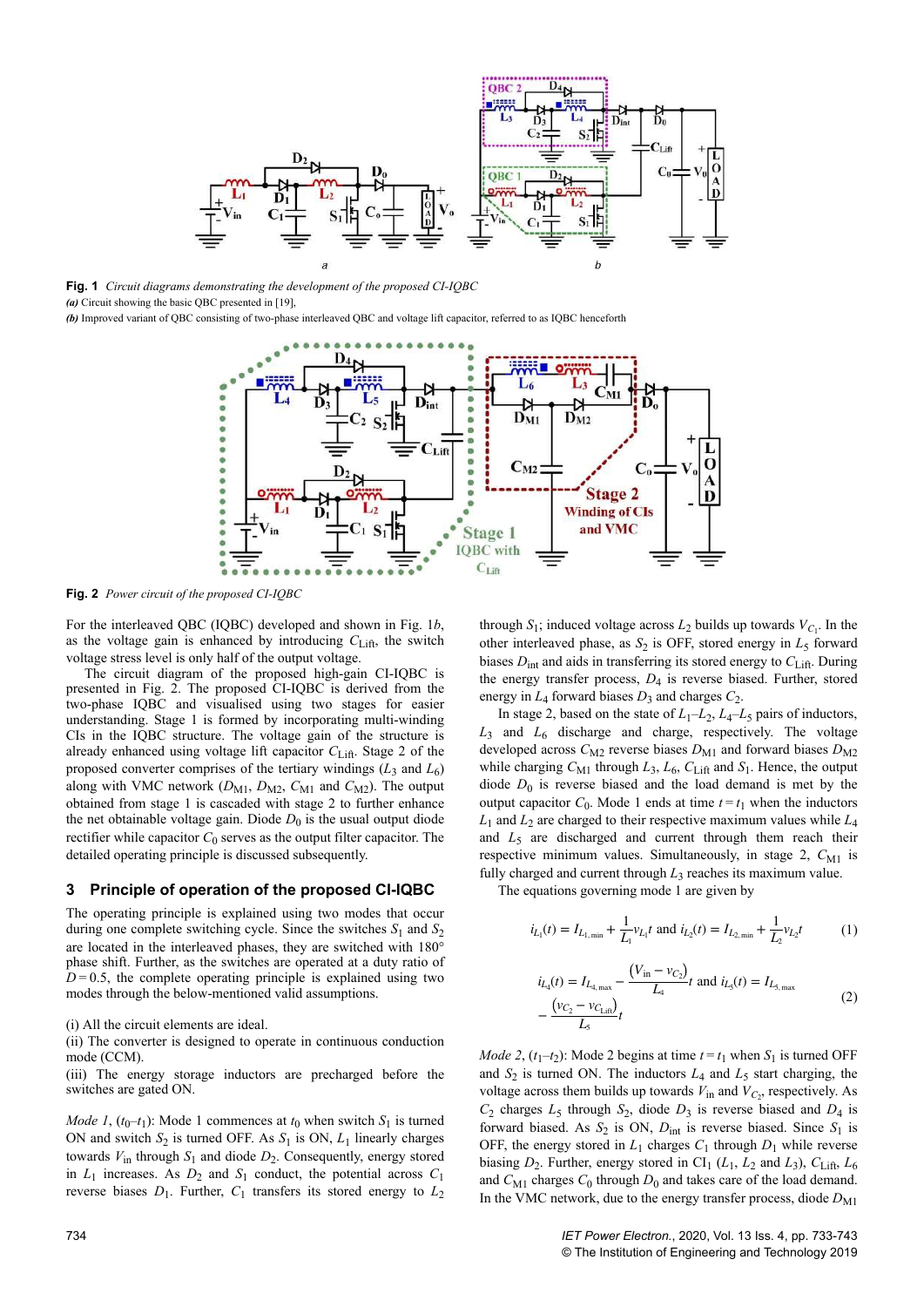

**Fig. 3** *Equivalent circuit when the CI-IQBC operates in (a)* Mode 1, *(b)* Mode 2

is forward biased and charges  $C_{M2}$  while  $D_{M2}$  is reverse biased. Mode 2 ends at time  $t = t_2$  when  $C_{M2}$  is completely charged and  $D_{\rm M1}$  turns OFF. In stage 1, current through  $L_4$  and  $L_5$  reach their respective maximum values while current through  $L_1$  and  $L_2$  reach their minimum values. Turning ON of  $S_1$  marks the beginning of next switching cycle. The equations governing Mode 2 are given by

$$
i_{L_3}(t) = I_{L_{3,\min}} + \frac{v_{L_3}}{L_3}t = I_{L_{3,\min}} + \frac{(v_{C_{\text{Liff}}} + v_{C_{\text{M1}}} - v_{C_{\text{M2}}} - v_{L_6})}{L_3}t \quad (3)
$$

$$
i_{L_6}(t) = I_{L_{6,\text{max}}} - \frac{v_{L_6}}{L_6}t = I_{L_{6,\text{max}}} - \frac{(v_{C_{\text{Lift}}} + v_{C_{\text{M1}}} - v_{C_{\text{M2}}} - v_{L_3})}{L_6}t \tag{4}
$$

$$
v_{C_x}(t) = V_{C_x} + \frac{i_{c_x}(t)}{C_x}t \quad \text{where } x = 1, 2, \text{Lift} \tag{5}
$$

$$
i_{L_1}(t) = I_{L_{1,\text{max}}} - \frac{1}{L_1} v_{L_1} t
$$
 and  $i_{L_2}(t) = I_{L_{2,\text{max}}} - \frac{1}{L_2} v_{L_2} t$  (6)

$$
i_{L_4}(t) = I_{L_{4,\min}} + \frac{(V_{\text{in}} - v_{C_2})}{L_4}t \text{ and } i_{L_5}(t) = I_{L_{5,\min}}
$$
  
+ 
$$
\frac{(v_{C_2} - v_{C_{\text{Lifl}}})}{L_5}t
$$
 (7)

Figs. 3*a* and *b* depict the equivalent circuit during the operating modes. Fig. 4 presents the switching profile of the key circuit parameters for one complete operating cycle.

## **4 Analysis under steady-state and design details**

## *4.1 Voltage conversion ratio*

The overall voltage conversion ratio of the proposed CI-IQBC is obtained by applying volt-second balance. Alternatively, the overall voltage gain is also obtained by intuitively determining the voltage gain contributed by stages 1 and 2. The voltage gain contributed by individual QBC structures employed in stage 1 is derived in [19] and given by

$$
M_{\rm QBC} = \frac{1}{(1 - D)^2}
$$
 (8)

where *D* is the duty ratio of the switch.

In stage 1, since  $C_{\text{Liff}}$  is employed, the voltage gain of stage 1 is given by

$$
M_{\text{Stage 1}} = \frac{V_{\text{Stage 1}}}{V_{\text{in}}} = \frac{2}{(1 - D)^2}
$$
(9)

In stage 2, input to the VMC network is obtained from the energy storage inductors located in QBC structures. The VMC is embedded across the windings of the CIs. Further, the windings are additively coupled. Consequently, the voltage gain obtainable from stage 2 is deduced as

$$
M_{\text{Stage 2}} = \frac{V_{\text{Stage 2}}}{V_{\text{in}}} = \frac{2nk}{(1 - D)^2}
$$
 (10)

where *k* is the coefficient of coupling between the CI windings and *n* is the turns ratio of CIs.

Therefore, the overall voltage gain (*M*) is determined by summing up (9) and (10). The voltage gain is expressed as

$$
M = \frac{V_0}{V_{in}} = M_{\text{Stage 1}} + M_{\text{Stage 2}} = \frac{2 + 2nk}{(1 - D)^2}
$$
(11)

#### *4.2 Voltage rating of the switches*

The switches in the proposed CI-IQBC are located in the two interleaved QBC stages. Hence, they are subjected to a voltage stress magnitude which is equal to that of a QBC. Therefore, the voltage rating of  $S_1$  and  $S_2$  is determined by

$$
V_{S_1} = V_{S_2} = \frac{1}{(1 - D)^2} V_{\text{in}} \tag{12}
$$

In terms of output voltage, the switch stress is expressed as

$$
V_{S_1} = V_{S_2} = \frac{V_0}{2 + 2nk} \tag{13}
$$

## *4.3 Voltage rating of diodes*

To obtain the voltage stress on the diodes, the reverse voltage impressed across them is determined. In stage  $1, D_1$  and  $D_4$  are reverse biased during mode 1. The voltage stress of  $D_1$  is same as the voltage developed across  $C_1$ ; cathode of  $D_1$  is clamped at  $V_{C_1}$ while the anode terminal is grounded through  $D_2-S_1$ . Therefore, voltage rating of  $D_1$  is given by

$$
V_{D_1} = \frac{1}{1 - D} V_{\text{in}} = \frac{(1 - D)}{2 + 2nk} V_0
$$
\n(14)

The cathode terminal of  $D_4$  is clamped at a potential developed between the positive plate of C<sub>Lift</sub> and ground while the anode terminal is clamped at  $V_{C_2}$  (through  $D_3$ ). Hence, the voltage stress on  $D_4$  is given by

$$
V_{D_4} = \frac{D}{(1 - D)^2} V_{\text{in}} = \frac{D}{2 + 2nk} V_0
$$
 (15)

Due to structural symmetry, the voltage rating of  $D_2$  and  $D_3$  is similar to  $(14)$  and  $(15)$ , respectively.

Diode  $D_{int}$  is the intermediate element between stages 1 and 2; its cathode terminal is clamped to a voltage level obtained in stage 1 while the anode terminal is grounded. Therefore, voltage stress on *D*int is derived as

$$
V_{D_{int}} = \frac{2}{(1 - D)^2} V_{in} = \frac{2}{2 + 2nk} V_0
$$
 (16)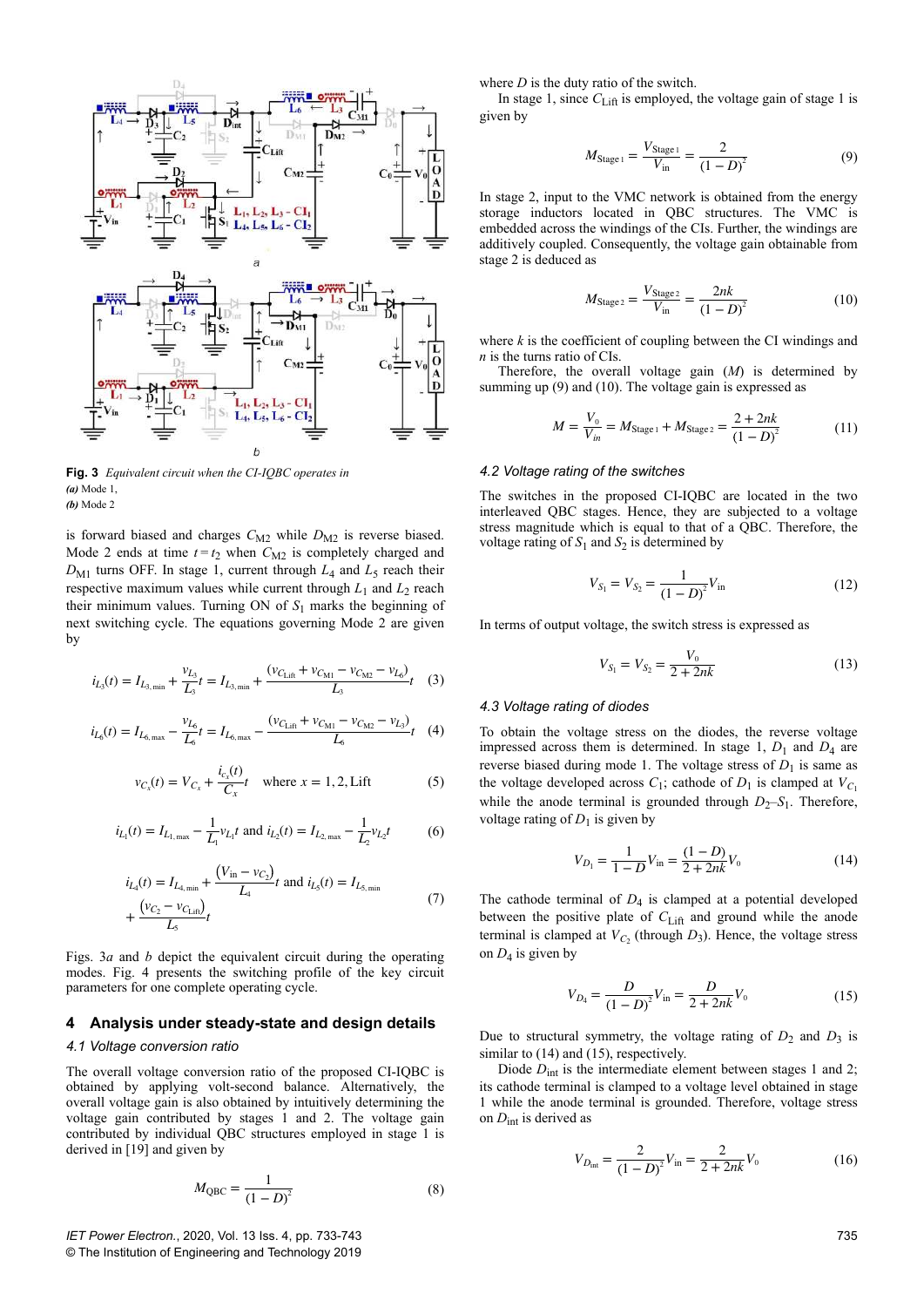

**Fig. 4** *Switching profile of the key circuit parameters for one complete switching cycle*

In stage 2, multiplier capacitor  $C_{M2}$  charges to a voltage level which is obtained in stage 1. Cathode of  $D_{\text{M1}}$  is held at  $V_{C_{\text{M1}}}$  while the anode is held at  $V_{C_{Lift}}$ . Thus,

$$
V_{D_{\rm M1}} = \frac{1}{(1 - D)^2} V_{\rm in} = \frac{1}{2 + 2nk} V_0 \tag{17}
$$

The voltage rating of  $D_{\text{M2}}$  and  $D_0$  is given by

$$
V_{D_{\text{M2}}} = V_{D_0} = \frac{2nk}{(1-D)^2} V_{\text{in}} = \frac{nk}{1+nk} V_0
$$
 (18)

## *4.4 Current rating of switches and diodes*

The proposed converter is developed from an interleaved QBC structure. When  $S_1$  is in ON state, the inductors  $L_1$  and  $L_2$  charge through  $S_1$ . Hence, the current stress on the switch is given by

$$
I_{S_1} = I_{L_1} + I_{L_2} = \frac{I_{\text{in}}}{2} + \frac{I_{\text{in}}(1 - D)}{2}
$$
 (19)

Similarly, the current stress on  $S_2$  is expressed as

$$
I_{S_2} = I_{L_4} + I_{L_5} = \frac{I_{\text{in}}}{2} + \frac{I_{\text{in}}(1 - D)}{2}
$$
 (20)

The current stress on diodes  $D_1-D_4$  is the same as the current through the respective interleaved phases. Hence,

$$
I_{D_x} = \frac{I_{\text{in}}}{2}, \quad x = 1, 2, 3, 4 \tag{21}
$$

Based on the gain extension, the current through the diodes *D*int, *D*<sub>M1</sub> and *D*<sub>M2</sub> is expressed as

$$
I_{D_{\rm int}} = I_{\rm in} \frac{(1 - D)^2}{2} \tag{22}
$$

$$
I_{D_{\rm M1}} = I_{D_{\rm M2}} = I_{\rm in} \frac{(1 - D)^2}{2nk} \tag{23}
$$

The current through  $D_0$  is equal to load current and given by

$$
I_{D_0} = I_o \tag{24}
$$

## *4.5 Design of energy storage elements*

The values of the inductors in the two interleaved phases are determined from their respective current ripple magnitudes. The inductance values are designed using

$$
L_{\rm I} = L_{\rm I} = \frac{V_{\rm in}D}{2f\Delta i_{\rm in}}\tag{25}
$$

$$
L_2 = \frac{V_{C_1}D}{f \Delta i_{L_2}} \text{ and } L_5 = \frac{V_{C_2}D}{f \Delta i_{L_5}}
$$
 (26)

where  $f$  is the switching frequency and  $\Delta i$  is the current ripple in individual inductors.

In the proposed converter, inductors  $L_3$  and  $L_4$  are determined from the turns ratio of CIs using (27) and (28)

$$
n = \frac{M(1 - D)^2 - 2}{2k} \tag{27}
$$

$$
L_3 = n^2 L_2 \text{ and } L_6 = n^2 L_5 \tag{28}
$$

Since the proposed CI-IQBC is synthesised from an interleaved structure, operating the switches at  $D=0.5$  results in zero input current ripple. A practical voltage gain of 21.11 is required for 18– 380 V application. Fig. 5*a* shows the ideal voltage gain plot when turns ratio *n* is varied from  $n = 1.5$  to 3.0. Moreover, the practical value of  $k$  tends to be  $\leq 1$  due to leakage inductance. To appreciate the impact of  $k$  on voltage gain,  $\overline{M}$  versus  $D$  is plotted and presented in Fig. 5*b*. The experimental value of *k* is determined to be  $k = 0.85$ . Fortunately, the reduction in voltage conversion ratio value is negligible at  $k = 0.85$  when compared to  $k = 1$ . Thus, the practical operating point is obtained when the switches are operated at  $D = 0.5$  and the CIs of the converter are manufactured with  $n=2$ ; the coefficient of coupling is  $k=0.85$ .

The capacitors  $C_1$  and  $C_2$  are regular output capacitors of a CBC. Hence their values are obtained using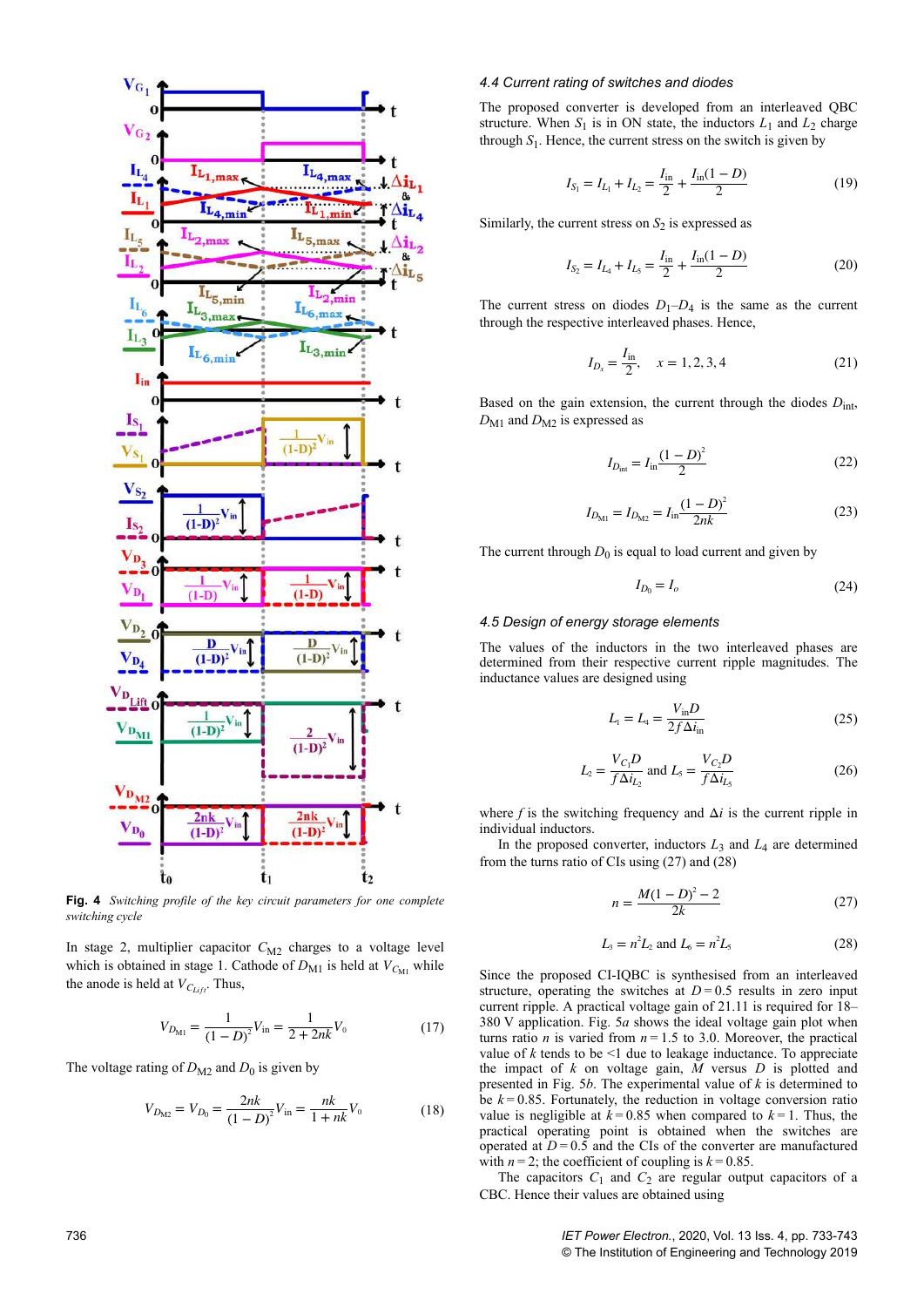

**Fig. 5** *Voltage gain plots showing the (a)* Ideal voltage gain plot when turns ratio *n* varies,

**(b)** Actual voltage gain with  $n = 2.0$  when coupling coefficient *k* varies

| Proposed converter specifications<br>Table 1 |  |
|----------------------------------------------|--|
|----------------------------------------------|--|

| Parameter                                                                       | Value  |
|---------------------------------------------------------------------------------|--------|
| input voltage $(V_{\text{in}})$                                                 | 18 V   |
| output voltage $(V_0)$                                                          | 380 V  |
| output power $(P_0)$                                                            | 150 W  |
| switching frequency (f)                                                         | 50 kHz |
| inductance value of CI windings $(L_1: L_2: L_3)$ and $(L_4: 50:100:400 \mu H)$ |        |
| $L_5: L_6$                                                                      |        |
| coupling coefficient $(k)$                                                      | 0.85   |
| turns ratio $(n)$                                                               | 2.0    |
| duty ratio $(D)$                                                                | 0.5    |

$$
C_1 = \frac{I_{L_2}D}{f\Delta v_{c_1}} \text{ and } C_2 = \frac{I_{L_5}D}{f\Delta v_{c_2}}
$$
 (29)

 $C_0$  is the output capacitor of the CI-IQBC. The value of output capacitance is calculated based on the load current and output voltage ripple as presented in

$$
C_0 = \frac{I_0 D}{f \Delta v_0} \tag{30}
$$

# **5 Experimental results and inferences**

The proposed gain extension concept is validated by carrying out experiments on a laboratory prototype version of the CI-IQBC with the specifications and components detailed in Tables 1 and 2, respectively. STM32F411RE microcontroller is suitably programmed and the gate pulses to switches  $S_1$  and  $S_2$  are obtained.

| Table 2 Components employed in the prototype CI-IQBC |  |
|------------------------------------------------------|--|
| along with their ratings                             |  |

| Circuit<br>element         | Device type                | Part No. (ratings)                |
|----------------------------|----------------------------|-----------------------------------|
| switches $(S_1,$           | <b>MOSFET</b>              | IRFB4228 (150 V, 83 A, 12 mΩ)     |
| $S_2$                      |                            |                                   |
| diodes $(D_1-$             | fast recovery              | MBR1645 (45 V, 16 A, 0.57 V)      |
| $D_4$                      | diode                      |                                   |
| diode $(D_{int})$          | fast recovery<br>diode     | MBR20200CT (200 V, 20 A, 0.8 V)   |
| diodes $(D_{M1},$          | fast recovery              | MUR420 (200 V, 4 A, 0.71 V)       |
| $D_{\rm M2}$ , $D_0$ )     | diode                      |                                   |
| capacitor $(C_1,$<br>$C_2$ | electrolytic<br>capacitor  | ESL107M063AG8AA (100 µF, 63<br>V) |
| capacitor<br>$(Cl$ ift)    | polypropylene<br>capacitor | ECW-F2155JA (1.5 µF, 250 V)       |
| capacitor<br>$(C_{M1})$    | polypropylene<br>capacitor | ECW-FD2W475J (4.7 µF/450 V)       |
| capacitor                  | electrolytic               | EKXG251ELL100MJ20S (10 µF,        |
| $(C_{M2})$                 | capacitor                  | 250 V)                            |
| capacitor $(C_0)$          | electrolytic<br>capacitor  | ESH476M450AM7AA (47 µF, 450<br>V) |

IR25600 dual MOSFET driver provides the required interface between the microcontroller and the power switches. The required voltage and current waveforms are captured using a Tektronix (TPS2024B) 4-channel digital storage oscilloscope. By clamping standard accessories like high voltage (P5210) and current probes (A622) at appropriate test points, the required oscillograms are obtained.

Fig. 6*a* portrays the experimental waveforms that are captured to validate the voltage gain capability of the proposed CI-IQBC. The waveforms represent voltage at the input port (CH1), gate pulses applied to  $S_1$ ,  $S_2$  (CH2, CH3) and the voltage obtained across the output terminals (CH4) obtained during experimentation. For 18 V DC input, when  $S_1$  and  $S_2$  are operated with  $D = 0.5$  at 50 kHz, the desired 380 V is obtained across the output terminals of the proposed CI-IQBC. Thus, the practical voltage gain value is verified to be 21.11. Since hybrid combinations of gain extension concepts like CIs, voltage lift capacitor and VMC are adopted, the required high voltage gain value is obtained by operating the switches at a safe duty ratio of *D* = 0.5.

Fig. 6*b* validates the proper operation of the proposed gain extension network which is employed through stages 1 and 2. Since voltage lift technique is adopted, the voltage obtained across  $C_{\text{Liff}}$  (top plate) and ground depends on the state of  $S_1$  and  $S_2$ .

When  $S_1$  is ON, the bottom plate of  $C_{\text{Liff}}$  is grounded. However, when  $S_1$  is OFF (and  $S_2$  is ON), the bottom plate of  $C_{\text{Lift}}$  is held at a potential which is same as the voltage gain of a conventional QBC. Therefore, the voltage across *C*Lift swings periodically as depicted through the experimental waveform (CH1). The multiplier capacitors ( $C_{\text{M1}}$ ,  $C_{\text{M2}}$ ) are located in stage 2 of the proposed CI-IQBC.

The output voltage obtained from the QBC cells serves as input to the multiplier cells. Therefore, they are charged to a voltage level which is determined by the value of *n* (turns ratio) combined with the gain obtained from the QBC. The experimental value of voltage developed across  $C_{\text{M1}}$  and  $C_{\text{M2}}$  confirms the proper operation of the gain extension technique using VMC network.

Fig. 7*a* demonstrates the voltage stress experienced by the switches  $S_1$  and  $S_2$  and their complementary operation. In the proposed CI-IQBC, the switches are employed in stage 1 which is obtained by interleaving two QBC structures. Resultantly, the switches are operated with 180° phase-shift between them. Therefore,  $S_1$  and  $S_2$  operate in a complementary manner as depicted in the oscillogram (CH2 and CH3) presented in Fig. 7*a*.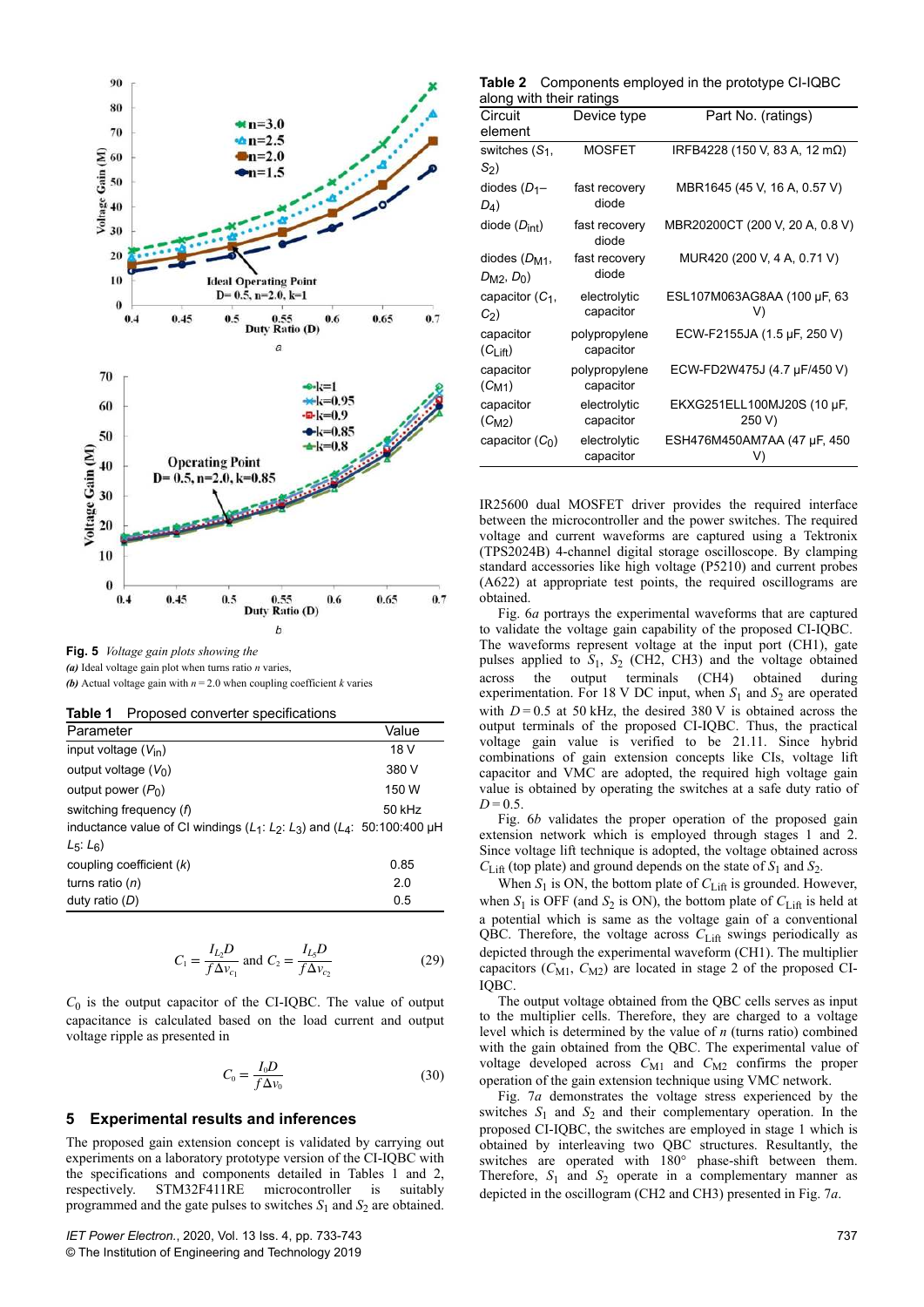

**Fig. 6** *Test results obtained by carrying out experiments on the prototype converter to demonstrate*

(a) Voltage gain, CH1: voltage at the input; CH2, CH3: triggering pulse of  $S_1$ ,  $S_2$ , respectively and CH4: voltage at output port,

**(b)** Voltage developed in stages 1 and 2; voltage across  $C_{\text{Liff}}$  (top plate and ground) (CH1), VMC capacitors *C*M1 and *C*M2 (CH2 and CH3, respectively) and *C*0 (CH4)

In the proposed CI-IQBC, gain extension is judiciously obtained by adopting two stages; the voltage gain expression (11) is a clear testimony to the fact. Stage 2 contributes to a higher voltage when compared to stage 1. Consequently,  $S_1$  and  $S_2$ experience reduced voltage stress level. Hence, as observed from the experimental waveforms, the practical voltage stress impressed on  $S_1$  and  $S_2$  is only about 18.9% of the output voltage. Moreover, the voltage stress value is in agreement with the value predicted through (12). The spikes are caused by the leakage inductance of the CIs. However, the voltage spike magnitudes are within safe limits. Although the proposed CI-IQBC yields a practical voltage gain of 21.11, the switches are subjected to low voltage stress level which is just a fraction (18.9%) of the output voltage.

Fig. 7*b* depicts the current stress experienced by  $S_1$  and  $S_2$ . Due to the interleaving mechanism, the total input current is shared by the switches. Resultantly, the individual current stress value is significantly reduced. The current stress values are in accordance with the theoretical computations. Due to the voltage lift technique, the current through  $S_1$  and  $S_2$  is asymmetrical. However, the overall performance of the proposed CI-IQBC remains unaffected.

From Fig. 8*a*, the operation of diodes in stage  $1(D_1-D_4)$  is clearly observed. In each interleaved phase, the diodes operate in a complementary manner; when  $D_1$  is ON,  $D_2$  is OFF and vice versa. Thus, the odd-numbered diodes  $D_1$  and  $D_3$  always operate complimentary to their even-numbered counterparts  $D_2$  and  $D_4$ ,



**Fig. 7** *Practical results obtained from the prototype CI-IQBC to validate voltage and current stress of the switches*

*(a)* Voltage at the input (CH1), voltage across *S*1, *S*2 (CH2, CH3, respectively) and output voltage (CH4),

**(b)** Current through the input (CH1) and switches  $S_1$  (CH3) and  $S_2$  (CH4)

respectively. Moreover, their voltage rating depends on the nodes at which they are connected and the consequent anode to cathode potential difference.

The odd-numbered diodes  $(D_1, D_3)$  serve as the conventional boost rectifier diode and they are located closer to the input port. The reverse voltage impressed across  $D_1$  and  $D_3$  is determined by the potential developed across  $C_1$  and  $C_2$ , respectively. Since  $C_1$ and  $C_2$  are the output capacitors of a CBC,  $D_1$  and  $D_3$  are subjected to a reverse voltage which is similar to that of the voltage obtained from a CBC. In addition, the reverse voltage impressed across  $D_2$ and  $D_4$  is derived and presented in  $(15)$ . Thus, the experimental values of the voltage stress on all the diodes employed in stage 1 clearly validate the correctness of the adopted design procedure.

Fig. 8*b* portrays the precise operation of diodes  $D_1$ ,  $D_2$  and correlated to  $S_1$ . As discussed earlier,  $D_1$  and  $D_2$  operate complementary to one another. Further, when  $S_1$  is turned ON, inductor  $L_1$  begins to store energy and forward biases diode  $D_2$ . Thus, the operating states of  $S_1$  and  $D_2$  are similar; both are ON and OFF at the same time intervals. Consequently,  $S_1$  and  $D_1$ operate complimentary to one another. Moreover, as observed from Fig. 8*b*, the magnitude of the voltage stress experienced by the diodes is only about  $9.47\%$  of  $V_0$ ; the experimental value matches very closely with its analytical counterpart derived in (14) and (15). Interestingly, all the semiconductor devices experience reduced stress magnitude due to the judicious employment of gain extension techniques.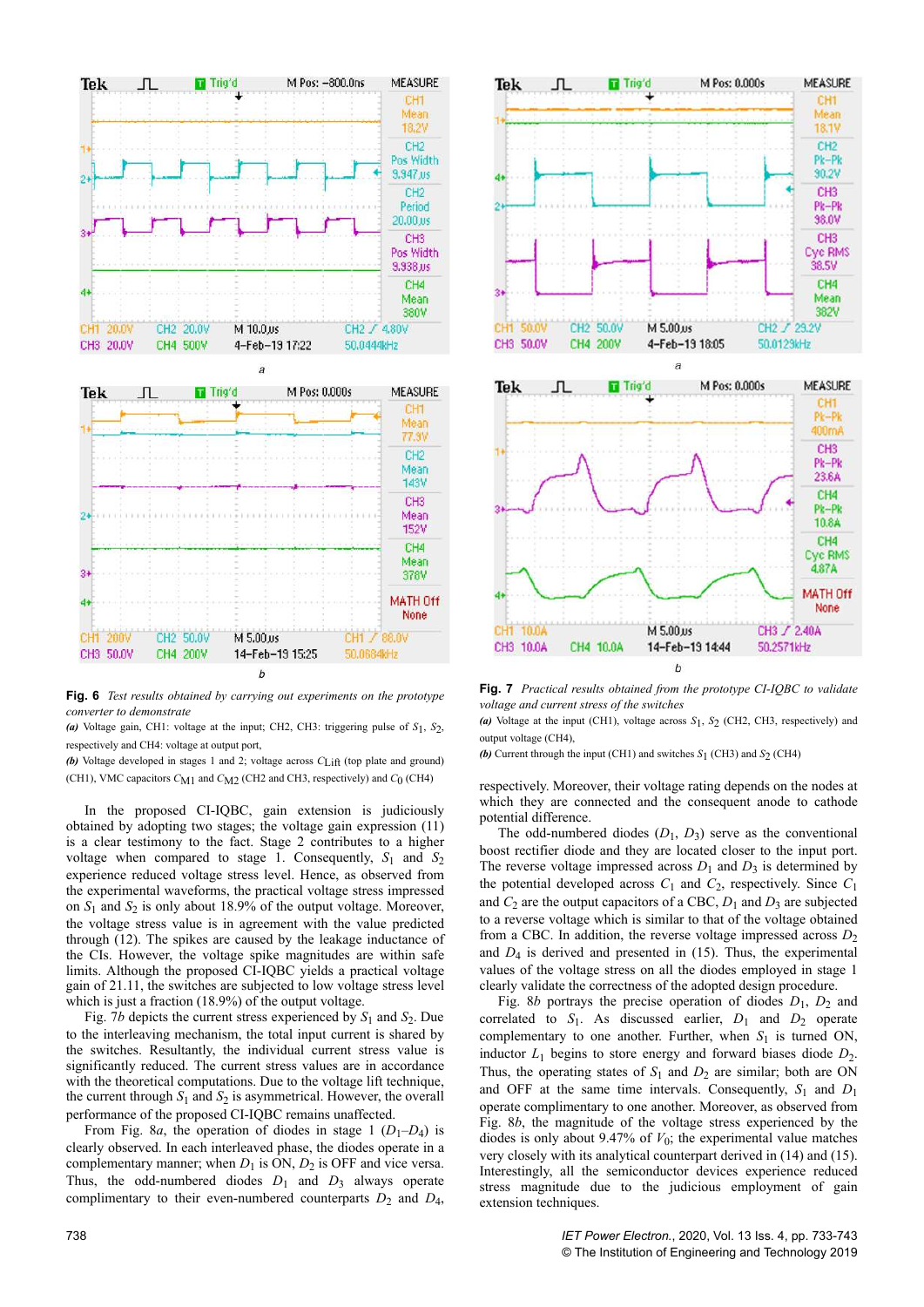

**Fig. 8** *Experimental results to validate the voltage stress experienced by the diodes located in stage 1*

(a) Reverse voltage impressed across  $D_1$  (CH1),  $D_2$  (CH2),  $D_4$  (CH3) and  $D_3$  (CH4), **(b)** Reverse voltage on  $D_1$  (CH1),  $D_2$  (CH2) compared with voltage across  $S_1$  (CH3) and output voltage (CH4),

*(c)* Voltage stress on  $D_{int}$  (CH1),  $D_{M1}$  (CH2) and  $D_{M2}$  (CH3) compared with  $V_0$ (CH4)

Fig. 8*c* depicts the voltage stress on the intermediate diode  $D<sub>int</sub>$ and the multiplier diodes  $D_{\text{M1}}$  and  $D_{\text{M2}}$ . Diode  $D_{\text{int}}$  is located between Stage 2 and one QBC structure while the multiplier diodes are placed in stage 2 along with one of the windings of the CIs. Obviously, the multiplier diodes operate complementary to each other. As  $C_{\rm M2}$  charges through  $D_{\rm M1}$  (and discharges through  $D_{\rm M2}$ )



**Fig. 9** *Experimental results depicting current through the inductors and at the input side*

*(a) L*1 (CH1), *L*4 (CH2) and *I*in (CH3), *(b) L*1 (CH1), *L*2 (CH3) and *L*3 (CH4)

when  $D_{int}$  is OFF,  $D_{int}$  and  $D_{M1}$  also operate in a complementary manner. Further,  $D_{\text{M2}}$  is subjected to the highest voltage stress since it is located closer to the output port; its voltage stress is about 64% of  $V_0$ . Nevertheless, as  $C_{M2}$  charges, the voltage stress on  $D_{\text{M2}}$  is reasonably reduced and is lesser than  $V_0$ . The oscilloscope waveforms presented in Fig. 8*c* clearly validate the design details and the desired operation of the proposed CI-IQBC.

Figs. 9*a* and *b* depict the inductor and input current behaviour. The energy storage inductors  $L_1$  and  $L_4$  charge and discharge linearly. The peak value of both the inductor currents is very close to each other and in accordance with the design values. Further, the phase-shifted operation of the interleaved phases is also validated through the complimentary charging and discharging pattern of *L*<sup>1</sup> and *L*<sup>4</sup> . Due to phase-shifted operation of the CI-IQBC, the input current is smooth and ripple free. In fact, the ripple magnitude is only 4.5% of the total source current.

The experimental waveforms representing the current through  $L_1, L_2$  and  $L_3$  is presented in Fig. 9*b*. Inductors  $L_1$  and  $L_2$  which are located in stage 1 charge and discharge simultaneously depending upon the state of  $S_1$  while  $L_3$  discharges and charges, respectively. Further, the voltage gain value determines the current magnitude; current through  $L_2$  is almost half of current through  $L_1$ . In stage 2, as  $L_3$  transfers its stored energy to  $C_{M2}$  and  $C_{M1}$  back and forth, its current direction oscillates accordingly as observed in Fig. 9*b*.

Fig. 10*a* shows the experimental waveforms which are obtained from the prototype CI-IQBC operating under full-load condition. The CI-IQBC delivers 150 W at 94.96% efficiency. As discussed,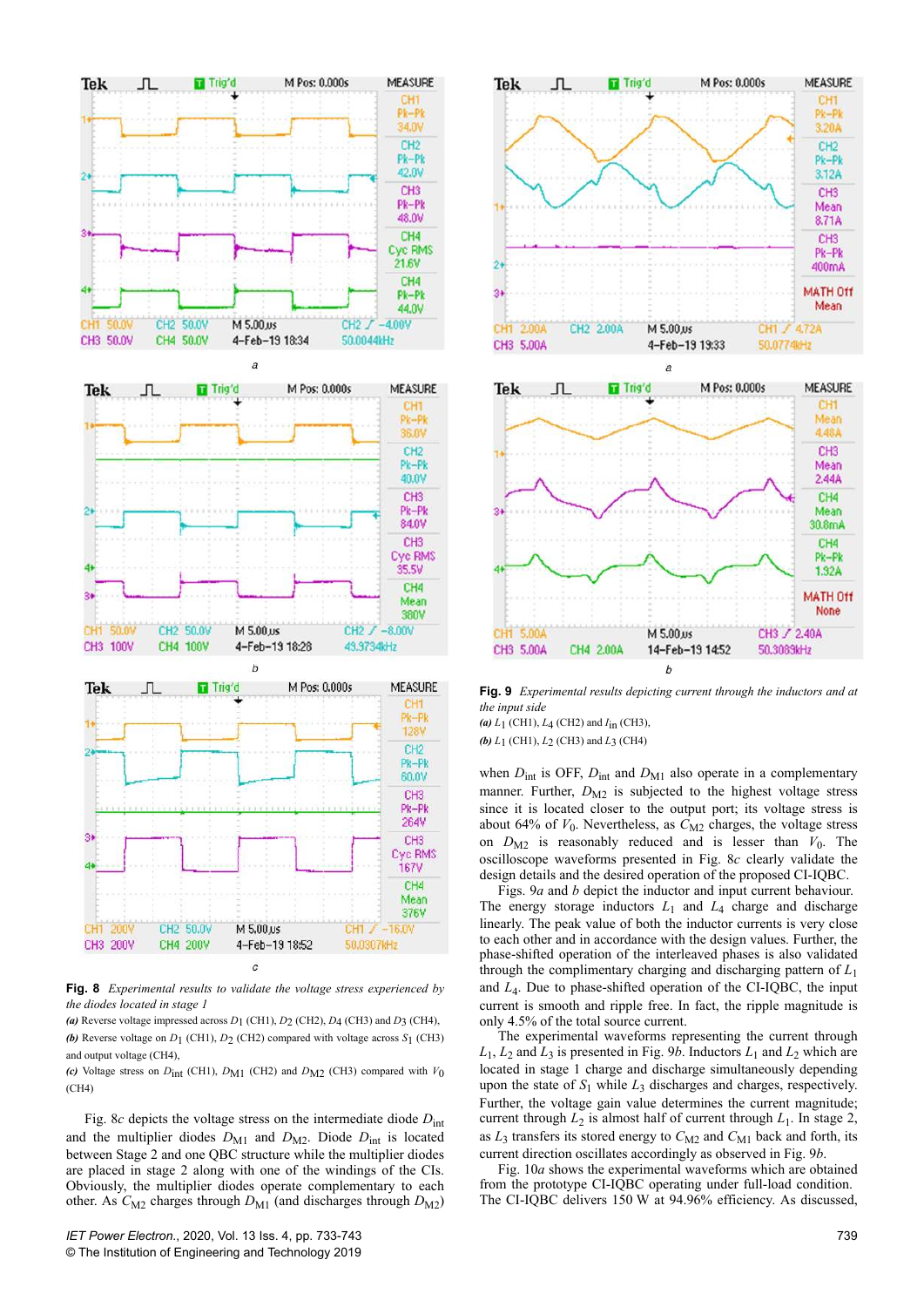

**Fig. 10** *Practical results obtained from the prototype CI-IQBC to obtain efficiency under*

*(a)* Full-load condition – voltage and current at the input side (CH1 and CH2, respectively), load current and voltage (CH3 and CH4, respectively), *(b)* Light load condition (132 W) – voltage and current at input (CH1 and CH2, respectively) and output ports (CH3 and CH4, respectively)



**Fig. 11** *Distribution of losses occurring in various components under full-load and efficiency curve (a)* Power loss dissipated in various elements of the CI-IQBC, *(b)* Simulated and experimented efficiency curves

the judicious combination of gain extension mechanisms aid in reducing the voltage rating of the switches. Further, the interleaving mechanism reduces the switch current stress value. Hence, the use of switches with low voltage and current ratings results in good efficiency value. At lightly loaded condition, the proposed converter delivers about 132 W to the load at an efficiency of 91.38% as depicted in Fig. 10*b*. Since the magnetic loss in CIs is independent of the load conditions, the efficiency value is slightly decreased at light load.

The loss distribution profile of various components employed in the proposed CI-IQBC is obtained using the equations presented in [16]. Fig. 11*a* portrays the distribution of various losses occurring in the proposed high-gain CI-IQBC under full-load condition.

Fig. 11*b* depicts the efficiency values obtained while simulating and experimenting the prototype CI-IQBC at various output power levels. The simulated values are in close agreement with the practical values.

The load voltage is regulated against line voltage and load current perturbations to obtain constant output voltage. Figs. 12*a*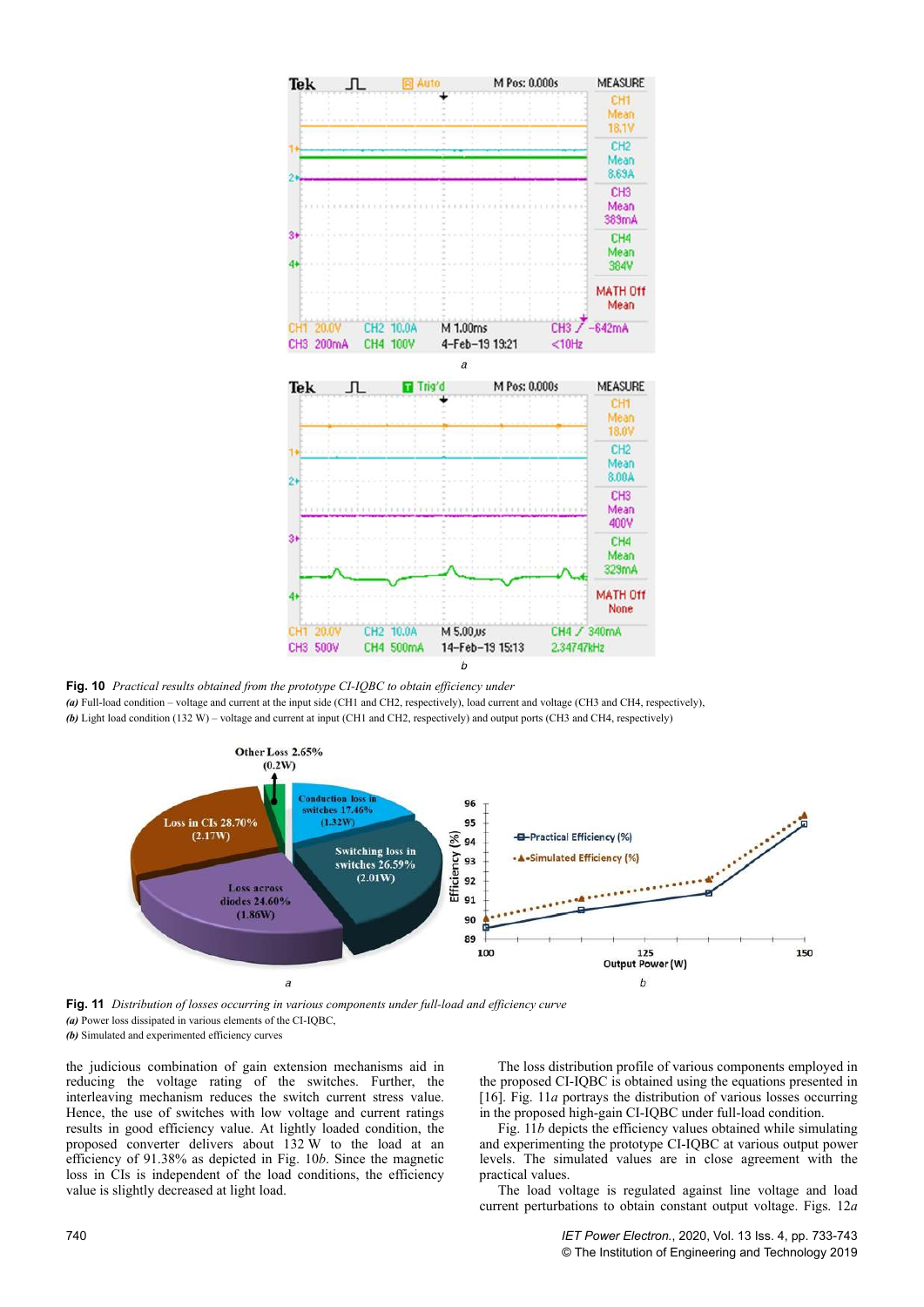





 $\overline{a}$ 

**Fig. 12** *Practical oscillograms and photographs of the proposed CI-IQBC*

*(a)* Demonstration of closed-loop response; load voltage (CH2) is regulated to a constant value when line voltage (CH1) varies,

*(b)* Dynamic response when load current (CH2) is varied; load voltage (CH3) swiftly settles down to the desired magnitude of 380 V with minimal undershoot and overshoot,

*(c)* Photograph of the CI-IQBC prototype,

*(d)* Snapshot of the laboratory test set-up

## **Table 3** Comparison of the proposed CLIQBC with basic QBC and its derivatives at  $D = 0.5$

| $\frac{1}{2}$ . The companion of the proposed of reduced mini-basic exploration to administrative at $\frac{1}{2}$<br><b>Attributes</b> | Basic QBC | QBC in [19] | IQBC with $C_{\text{Liff}}$ (Fig. 1 <i>b</i> ) | Proposed CI-IQBC |  |
|-----------------------------------------------------------------------------------------------------------------------------------------|-----------|-------------|------------------------------------------------|------------------|--|
| voltage gain (M)                                                                                                                        |           |             |                                                | 21.1             |  |
| switch stress (% of $V_0$ )                                                                                                             | 100       | 100         | 50                                             | 18.9             |  |
| <b>TCC</b>                                                                                                                              |           |             | 14                                             | 18               |  |
| <b>M/TCC</b>                                                                                                                            | 0.5       | 0.5         | 0.57                                           | 1.17             |  |

and *b* portray the load voltage profile. The load voltage is regulated when the line voltage and load current changes in a stepped manner. A simple proportional controller is used to regulate the output voltage. Hence, the load voltage swiftly returns to its desired and nominal value of 380 V. Figs. 12*c* shows the photograph of the laboratory prototype CI-IQBC while the setup used during experimentation is shown in Fig. 12*d*.

# **6 Some performance indices to benchmark the proposed CI-IQBC**

In this section, some key performance indices are benchmarked with few similar and recent converters to appreciate the salient features of the proposed CI-IQBC. Table 3 provides a brief comparison between QBC, its derivatives and the proposed CI-IQBC. Evidently, the proposed converter is superior in terms of voltage gain capability which is achieved with a lower voltage rating of the switches. Table 4 provides a detailed comparison between few converters and the proposed CI-IQBC. Since the modern converters presented in [25–28] are similar to the proposed CI-IQBC, they are compared.

## *6.1 Voltage gain (M)*

The proposed CI-IQBC delivers the highest voltage gain among all the converters which are compared. Converter presented in [26] uses CI alone to achieve a voltage gain of 16.66. The converter in [28] uses stackable QBC structure and provides a voltage gain of only 5. In the proposed CI-IQBC, voltage lift technique, CIs and VMC contribute in obtaining the highest voltage gain of 21.11 at a safe duty ratio value of  $D = 0.5$ . Fig. 13*a* demonstrates the superior voltage gain capability of the proposed CI-IQBC.

## *6.2 Voltage stress experienced by the switches*

The proposed CI-IQBC employs a couple of switches and is constructed from a two-phase interleaved QBC structure. Resultantly, the voltage magnitude impressed across the switch is similar to the voltage stress experienced by the switch employed in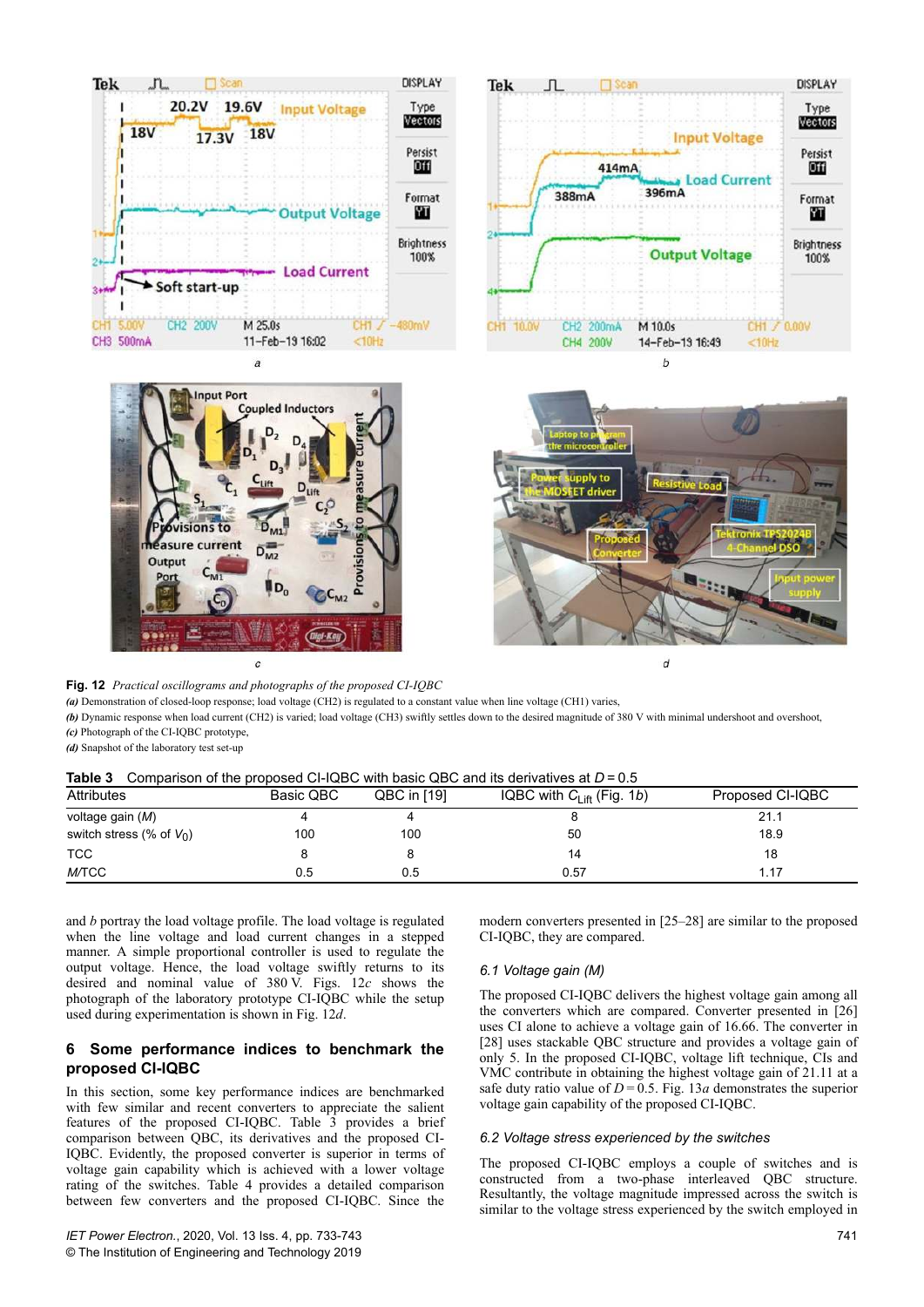**Table 4** Comparison of the proposed converter with existing converters

| <b>Attributes</b>                                                         |                                   |                                   | Converters presented in references |                        |                                    |
|---------------------------------------------------------------------------|-----------------------------------|-----------------------------------|------------------------------------|------------------------|------------------------------------|
|                                                                           | $[25]$                            | [26]                              | $[27]$                             | [28]                   | Proposed                           |
| voltage gain (M)                                                          | 10.9                              | 16.67                             | 14.52                              | 5                      | 21.1                               |
| duty ratio $(D)$                                                          | 0.47                              | 0.4                               | 0.54                               | 0.4                    | 0.50                               |
| no. of magnetic elements                                                  | 2 (1 simple inductor<br>and 1 CI) | 2 (1 simple<br>inductor and 1 CI) | 2 (1 simple inductor<br>and 1 CI)  | 2 (simple inductor)    | 2 CI                               |
| turns ratio of CIs $(n)$                                                  | 0.81                              | 2                                 | 2                                  |                        | $\overline{c}$                     |
| voltage stress on switches as<br>percentage of $V_0$ ( $V_{sw}$ )         | 32.6                              | 20                                | 33.3                               | 100                    | 18.9                               |
| $M\!N_{\rm SW}$                                                           | 0.33                              | 0.83                              | 0.42                               | 0.05                   | 1.11                               |
| voltage stress on diodes as<br>percentage of $V_0$ ( $V_{\text{diode}}$ ) | 59                                | 33                                | 66.7                               | 33                     | 64.4                               |
| M/V <sub>diode</sub>                                                      | 0.18                              | 0.50                              | 0.21                               | 0.15                   | 0.32                               |
| <b>TCC</b>                                                                | 14                                | 16                                | 14                                 | 8                      | 18                                 |
| <b>M/TCC</b>                                                              | 0.77                              | 1.035                             | 0.98                               | 0.625                  | 1.17                               |
| gain extension technique                                                  | CI and voltage<br>multiplier      | CI                                | CI and voltage<br>multiplier       | stackable QBC<br>cells | voltage lift, CI and<br><b>DCM</b> |



**Fig. 13** *Performance plots of the proposed CI-IQBC*

*(a)* Voltage gain comparison,

*(b)* Radial chart to demonstrate the advantageous features of proposed converter as compared to some existing state of the converters

QBC. Hence, though the output terminal is at 380 V, the switch is subjected to a voltage stress level which is just about  $19\%$  of  $V_0$ . Incidentally, all the other converters that are compared (except [28]) also use CIs. Hence, their switch stress magnitude is also less.

The enormous reduction in the switch stress magnitude is well understood by computing the ratio of voltage gain (*M*) to the switch stress ( $V_{\text{sw}}$  expressed as the percentage of  $V_0$ ) and denoted as  $M/V_{sw}$ . The proposed CI-IQBC operates with the highest  $M/V_{sw}$ value of 1.11. In other words, the proposed CI-IQBC yields the highest voltage conversion ratio by employing switches with lower voltage rating. The second highest  $M/\tilde{V}_{sw}$  value of 0.83 is obtained by the converter presented in [26]. Thus, the capability of the proposed CI-IQBC to yield high-voltage gain despite subjecting the switches to lower stress value is clearly highlighted.

## *6.3 Voltage stress experienced by the diodes*

The proposed CI-IQBC uses eight diodes. Diode  $D_{\rm M2}$  is subjected to the maximum voltage stress magnitude which is about 64% of  $V_0$ . The location of  $D_{\text{M2}}$  leads to slightly higher voltage stress on it. However, the majority of diodes are subjected to reduced voltage stress levels in the range of  $9-37\%$  of  $V_0$ . The  $M/V_{\text{diode}}$  value indicates the reasonably lower voltage stress impressed across the diodes at high-voltage conversion ratios in the proposed CI-IQBC.

## *6.4 Total component count (TCC) and M/TCC ratio*

The TCC value of the proposed CI-IQBC is the highest while it is the least for the converter presented in [28]. However, the proposed converter delivers the highest voltage gain while the converter in [28] the lowest. Resultantly, the *M*/TCC value is the highest for the proposed converter while it is the lowest for the converter in [28]. The converter presented in [26] uses 16 components which is the second-highest number of components employed; its *M*/TCC value is also very close to the proposed converter. Each of the other two converters presented in [25, 27] use 14 components and their *M*/TCC value is also close to one another. The radial chart in Fig. 13*b* highlights the salient features of the proposed CI-IQBC benchmarked against some similar and modern converters.

## **7 Conclusion**

In this paper, a high step-up DC–DC converter which is based on CI is presented. The proposed converter is developed from a simple QBC structure. Voltage lift technique, multi-winding CIs and the VMC network enhance the voltage conversion ratio of the presented CI-IQBC which yields a voltage gain of 21.11 under practical condition. The basic IBC structure helps to reduce the current stress on the switches. Moreover, operating the switches at  $D = 0.5$  along with a phase-shift of 180 $\degree$  reduces the current ripple at the input side to 4.59% of *I*in. Further, as voltage gain is extended by employing hybrid combination of gain extension techniques, the voltage rating of the switches is also only a fraction  $(18.9%)$  of  $V_0$ . The proposed converter provided a practical voltage